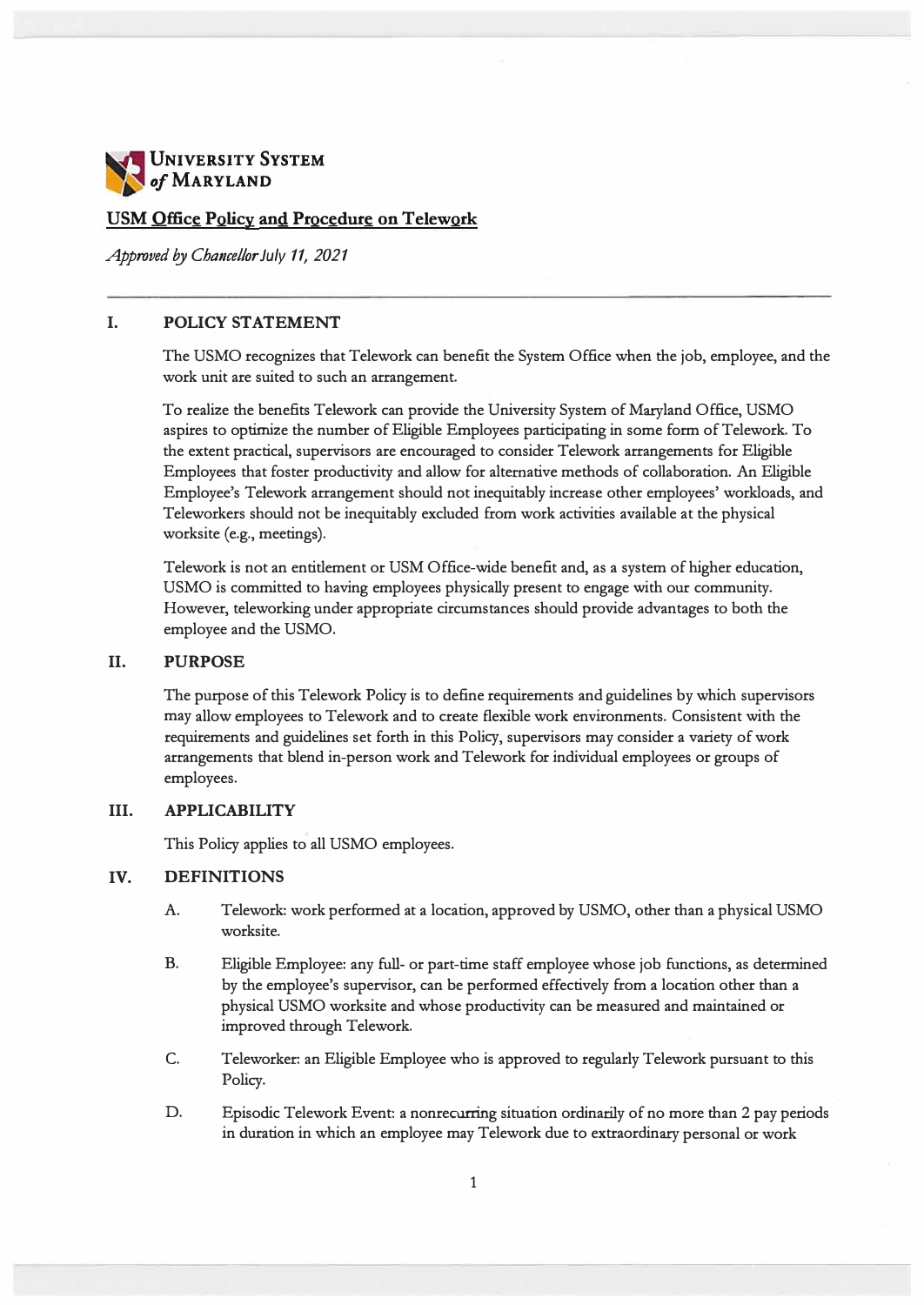circumstances that will benefit the operations of the employee's organization. Examples include: (1) An employee's temporary medical condition precludes the employee from traveling to the workplace but does not hamper the employee's ability to perform eligible work from an offsite location on a temporary basis. (2) An intense or demanding critical work assignment can best be performed from an offsite location where the distractions of a normal office environment are reduced. (3) A physical worksite experiences a planned or unplanned, temporary closure (e.g., planned construction or unplanned water main break) where employees are able to temporarily perform certain functions remotely until conditions causing the closure are resolved.

- E. Remote Worksite: a worksite other than the employee's physical worksite that has been approved for use in Telework. Most commonly, a Remote Worksite is an employee's home.
- $F<sub>r</sub>$ Ad Hoc Telework Arrangement: a frequent, but not predictable Telework schedule where a supervisor permits an Eligible Employee to Telework as needed.

#### V. REQUIREMENTS AND GUIDELINES FOR APPROVAL OF TELEWORK

- A. The decision to permit an employee to Telework ordinarily rests with an employee's supervisor. However, the decision to allow an Eligible Employee to Telework more than two days per week or to allow a Contingent Category I employee to telework additionally requires permission from the appropriate Vice Chancellor (or designee).
- **B.** Employees are not authorized to regularly Telework from a Remote Worksite that is located in a state other than Maryland for more than two days per week except where the arrangement has been approved in advance by the appropriate Vice Chancellor and USMO Human Resources.
- C. Telework should only be approved for job functions that are conducive to effective Telework and for employees who can be productive during a period of Telework.
	- 1. Jobs that require interaction with the public, coworkers, and/or regents or USM institution personnel may not be conducive to Telework or may only justify periodic Telework (e.g., one day every other week).
	- $2.$ The confidentiality or security protocols required of a position may impact whether the position is appropriate for Telework or the amount of Telework available (e.g., positions requiring access to documents or items that should not be removed from USMO).
- D. To be approved for Telework, an employee must have a performance rating of at least "meets standards," and a track record of performing work accurately and efficiently without the need for close supervision. Having a "meets standards" rating does not guarantee an employee the option of Telework as some jobs and some employees are more productive and effective when work is performed in person.

New employees who do not have any performance rating may be considered for Telework at the discretion of the supervisor.

E. To be approved for Telework, an Eligible Employee must have and agree to work from a suitable designated Remote Worksite and must use USM-issued computing devices (laptop, tablet, etc.) when one is provided. If a USM computing device has not been issued to an employee, they may use their personal device provided it meets the requirements in the USM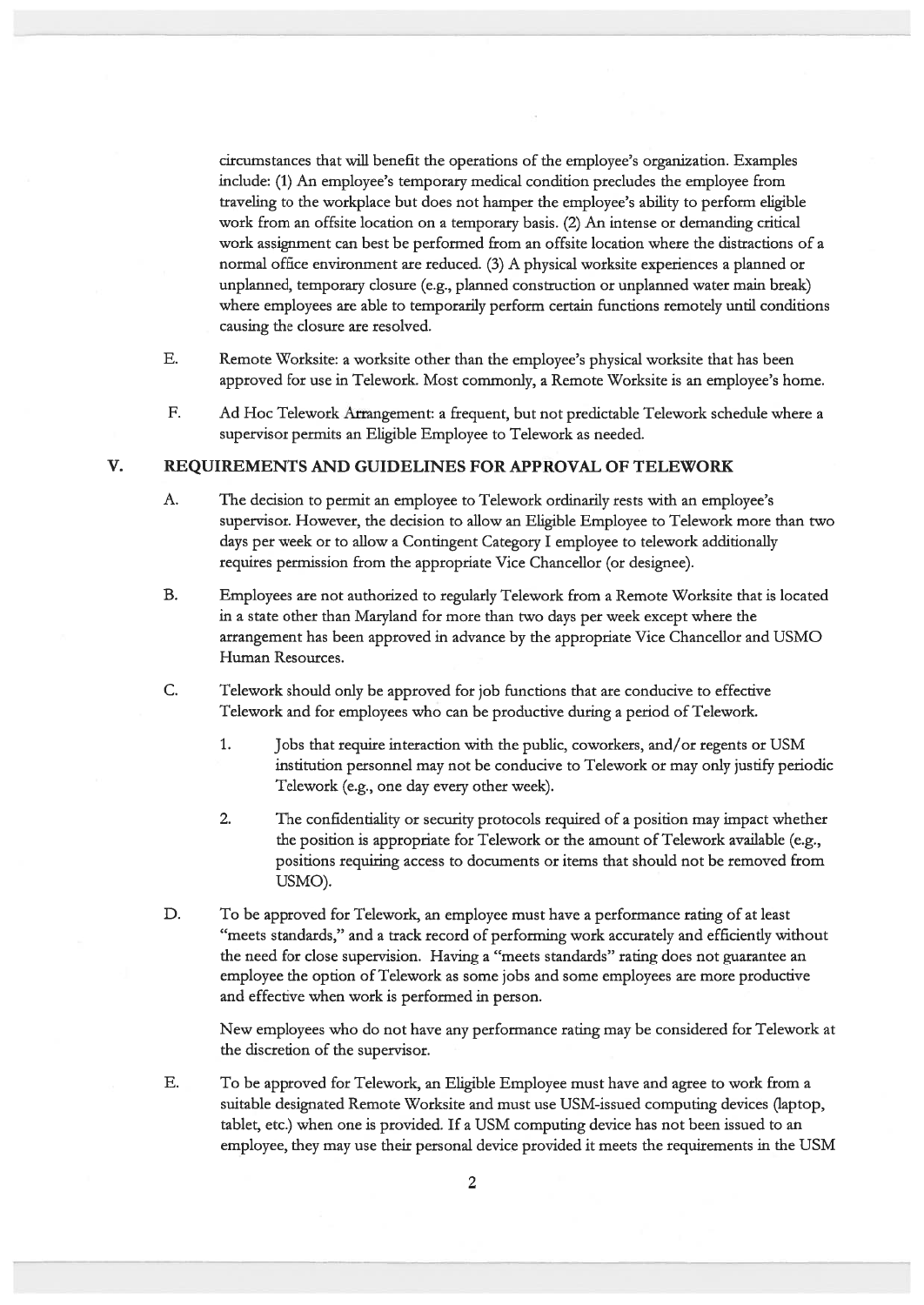Personal Use Device Checklist created by USMO-IT. Other peripheral computing equipment (e.g., monitor, mouse, keyboard, docking station, printers, etc.) and other telecommunications/networking equipment necessary to effectively Telework, including reliable and secure internet service, are to be provided by the employee at their expense.

- 1. Employees are responsible for the cost of maintenance, repair and operation of their Remote Worksite, personal equipment, furniture, necessary utilities, and internet service.
- $2.$ Where required by an employee's work duties, the designated Remote Worksite must allow for confidentiality.
- $3.$ Supervisors should take appropriate steps to verify the suitability of a Remote Worksite (e.g., via video conferencing or photographs).
- $4.$ Equipment provided to a Teleworker remains the property of USMO and must be returned on termination of the employee's Telework arrangement or employment.
- 5. The use of equipment, software, data, supplies and furniture, if provided by USMO, is limited to use by the Teleworker and for purposes related to USMO business only.
- G. The Teleworker is responsible for the safekeeping of all items furnished by USMO.
- H. Where an employee requests to Telework two days per week, a supervisor may reject the request but should be able to articulate a valid reason for denying the request based on the nature of the job, the effectiveness of the employee, or any of the guidelines listed in this Policy. An employee's request to Telework three or more days per week may be denied solely at the discretion of the supervisor.
- I. Telework privileges may be revoked at the sole discretion of the supervisor or USMO. Telework arrangements may be revoked or changed by a supervisor, with or without cause, by providing an employee with a reasonable amount of notice (ordinarily two weeks).

#### VII. **TELEWORK SCHEDULES**

- A. At the supervisor's discretion, an employee may be permitted to work a Telework schedule that differs from the hours worked during the employee's regular in-person workdays provided that the employee continues to fulfill the appropriate work effort (e.g., 1.0 FTE).
	- $1.$ An alternative or flexible work schedule may be appropriate, and should be considered, to allow an employee to attend to elder or dependent care issues during certain hours so that the employee's attention can be devoted entirely to Telework during Telework hours.
	- $\overline{2}$ . An alternative or flexible work schedule may not be approved for a non-exempt employee unless the employee strictly adheres to their set work schedule and acknowledges that overtime must be approved by the employee's supervisor in advance.
- $B.$ The schedule must be agreed upon in writing by the supervisor.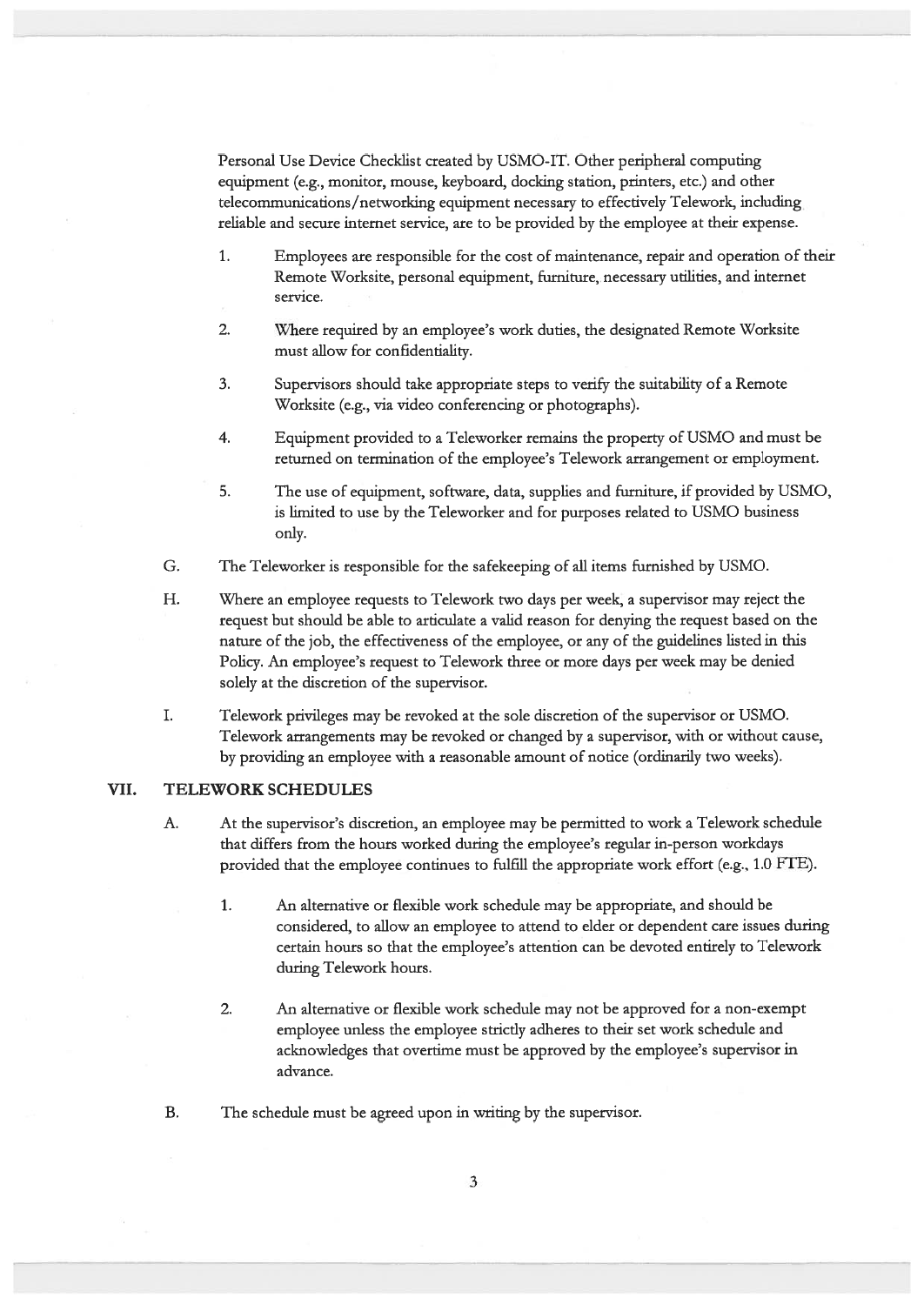- C. A Teleworker may be required to give up office space and utilize a hoteling office or shared office space as a condition of Telework. An employee's Telework schedule should be created with these considerations included.
- D. Telework days should be treated as regular work days. A Teleworker is expected to attend meetings virtually and to fully engage in work activities on scheduled Telework days.
- E. For operational or safety reasons, USMO may direct certain groups of Teleworking employees to temporarily increase the number of Telework days per week or to engage in Episodic Telework.
- $F.$ At the discretion of the supervisor, an Eligible Employee may be permitted to work an Ad Hoc Telework Arrangement. A supervisor may impose conditions of advanced notification for the privilege of an Ad Hoc Telework Arrangement. A Teleworker working an Ad Hoc Telework Arrangement must meet all the underlying requirements and obligations of this Policy.

#### VIII. DEPENDENT CARE, REQUIRED ATTENDANCE, AND LEAVE CONSIDERATIONS

- $A$ . Employees are not prohibited from Teleworking while dependents are present, but Telework should not be considered a substitute for dependent care. If dependent care requirements would prevent an employee from devoting full attention to Telework, the employee is expected to make alternative dependent care arrangements or to propose an alternative Telework schedule agreeable to the employee's supervisor.
- **B.** Attendance at an employee's primary workplace for on-site meetings, conferences, training sessions and similar activities may be required on scheduled Telework days at the sole discretion of the supervisor. Where practical, a supervisor should give an employee two weeks' notice of required on-site activities.
- C. Teleworking employees are required to obtain supervisory approval for the use of leave during Telework hours in the same manner as required for in-person work hours. Teleworking employees are expected to request and take leave and to use holiday hours when an employee is on vacation or when the University is closed to observe a holiday on days that fall on the employee's regular Telework schedule.
- D. In the event an employee's physical USMO worksite is closed due to inclement weather or similar emergency conditions on a day the employee is approved to Telework, the employee is expected to continue to Telework or to take leave.
	- $1.$ Supervisors may not unreasonably deny a Teleworker's request to take leave during an emergency closure if the emergency condition also means the employee has unexpected dependent care obligations (e.g., where local schools are closed due to weather conditions).
	- $2.$ Pursuant to VII(E) above, certain emergency conditions may trigger Episodic Telework.

#### IX. **TELEWORK AGREEMENT**